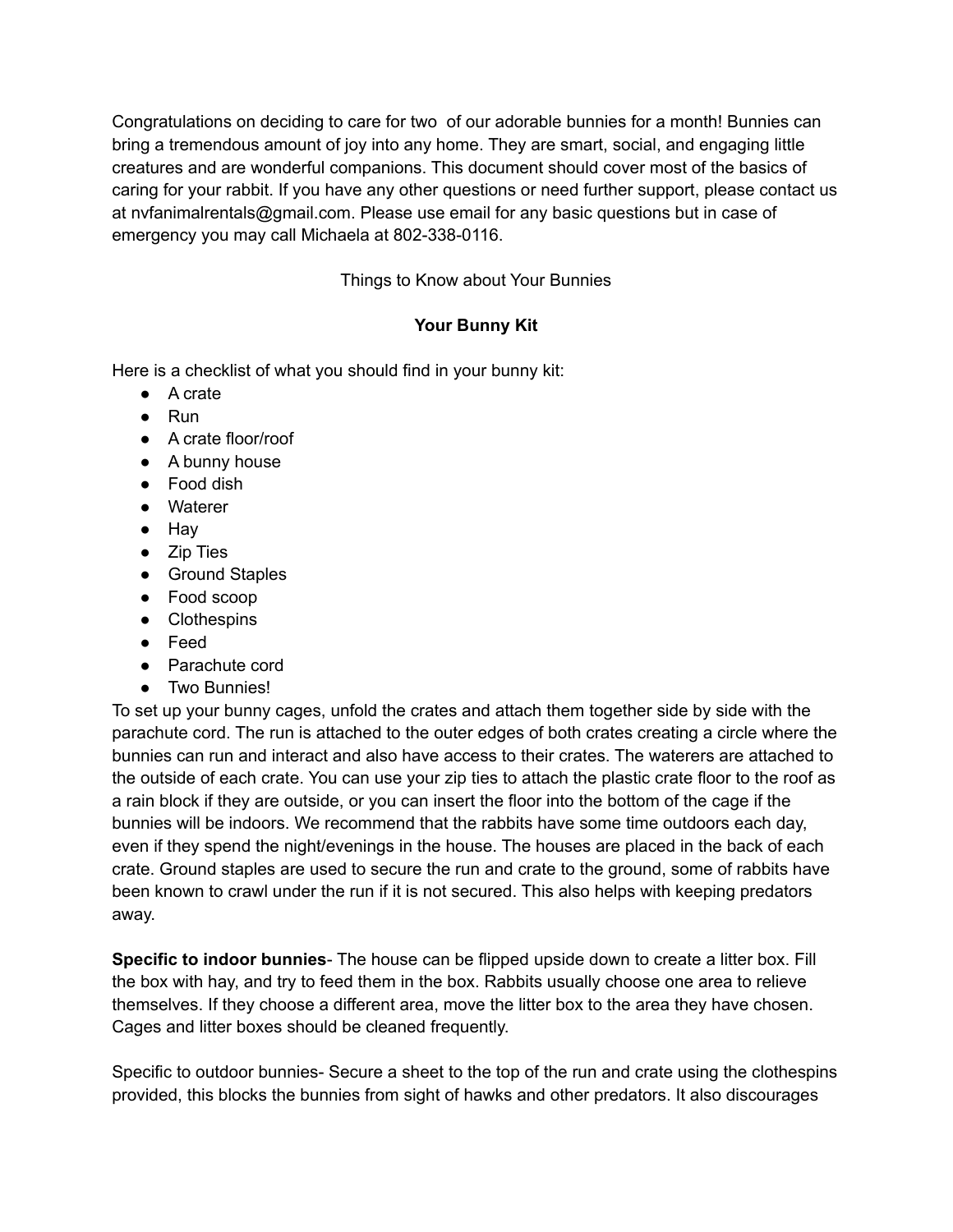jumping over the run, some of our bunnies are more athletic than others! At night, be sure to lock them inside the crate for safety. Cages and runs should be moved frequently to allow for fresh grass and a clean environment. Make sure your bunny has a dry place in the rain and a cool place in the sun. Our crates come with a plastic bottom that we use as a rainguard and shade when they are outdoors. They also have a little home they can go into to stay cozy. On cold nights, give your bunny a little extra hay inside their house to stay warm and be very sure their bedding is not wet. Bunnies also overheat very easily, so make sure the cage is in the shade on sunny days.

### **Your daily bunny chores**

1. Observe. Is your bunny eating and drinking? How does their fur look? Is their cage intact? Are they panting or overheating? Is their cage clean or does it need to be cleaned or moved? Do they look alert or lethargic? A big part of raising animals is learning to recognize changes in their behavior. You will get to know your bunny's normal habits quickly and it is important to note if something seems off.

2. Fill their water. We always make sure our animals' waters are filled to the tip top everyday. It is much better to be filling their water too often than to risk them being without for any amount of time.

3. Feed. This pamphlet will include the amount to feed your specific bunnies. However, a big part of a bunnies diet is greens and hay. Make sure that they have clean hay to nibble on and that their cage is moved to fresh grass.

4. Exercise. Bunnies love to run and play! They can run around the house or a fenced area outdoors. Maybe you will experiment with building a bigger playpen for them. Having time in the day to frolic can greatly enhance their lives. Also, there are many games you can play with your rabbit to provide mental stimulation.

#### **Treats**

Bunnies love treats! This is a great way to build a relationship with your bunny and let them know that interacting with you is a good experience. However, some treats are better for them then others. The following foods can be fed daily as a great part of your rabbits diet: \*romaine or dark leaf lettuce (no iceberg or other light lettuce) \*carrot tops \*collard greens \*kale \*celery & celery leaves \*asparagus \*squash \*cucumbers \*broccoli leaves \*bok choy \*clover or dandelion leaves & flowers \*mustard greens \*herbs like basil, cilantro, dill, mint, parsley or watercress

These foods are poisonous to bunnies and should not be fed: Avocado- Iceberg lettuce- Nuts Any human food (bread, etc.) -Chard- Cauliflower- Potatoes- Any meat -Rhubarb- Any plants from bulbs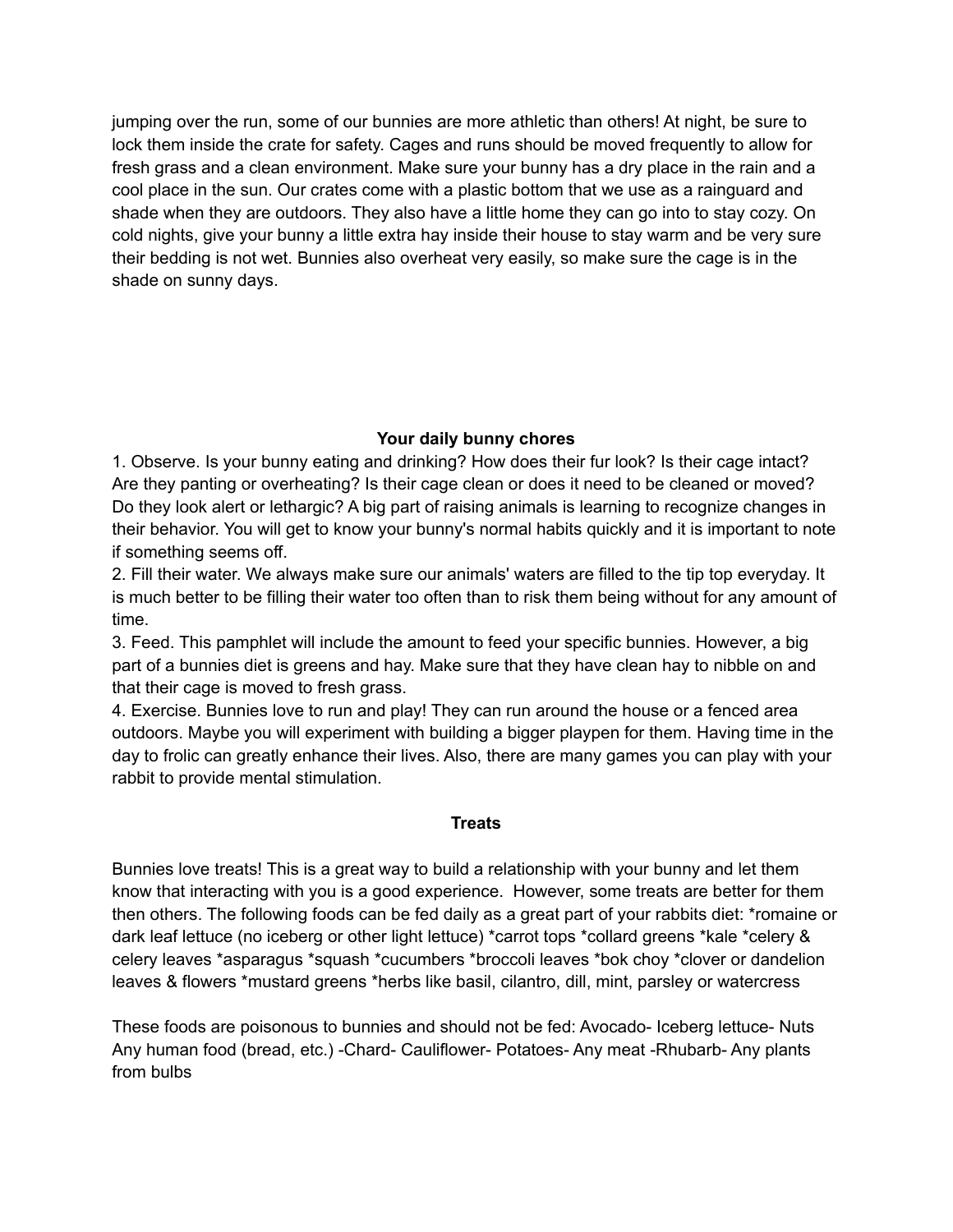These lists include many common foods, but are nowhere near comprehensive. If you are unsure, do some research or contact us before feeding. There are many wonderful online resources that talk about safe food for bunnies.

## **Handling**

Snuggling bunnies is the best! However, they are prey animals, which means that being held can be a traumatic experience for them if not done properly. Because of their short stay with you, we ask that not be picked up while you are standing. Instead, allow them to come to your lap while you are sitting down. The majority of our bunnies are extremely socialized and friendly, so just give them some time and treats and this will happen! Here are some tips for physically interacting with your bunny.

- 1. Ground yourself. This is one of the most important skills with any type of animal ownership. Animals are non-verbal, and look to our physical cues for information about us. Creating a space of calm inside yourself can have seemingly magical effects on the animal you are interacting with. Try to create a grounding ritual with your kids before they enter an animal pen. Something like this might be good to start with-
- 2. Begin by taking a full breath in and a long breath out (5 seconds).
- 3. Now bringing awareness to the top of your body, your head, face, neck, shoulders (3 seconds).
- 4. Noticing any sensations, movements, any places of holding (5 seconds).
- 5. Now moving down to the arms and the hands (5 seconds)
- 6. Sensing the back of the body, the front of the body (3 seconds).
- 7. Feeling the contact of your body with ground(10 seconds).
- 8. Now sensing your upper legs, your lower legs, and the feet (5 seconds).
- 9. Noticing if there are any particular places that call out for attention. Places where sensations feel most vibrant or dynamic (10 seconds)
- 10. Take a full breath in and a long breath out (5 seconds)

We cannot stress the benefits of this enough. Creating these types of habits while interacting with animals can have life-long benefits for children and for the animals around them.

Move slowly and calmly. The main danger in picking up your bunny is that he will panic and hurt himself in an effort to get away. It's important to move slowly and to speak calmly to him as you approach. If he backs away, don't force the issue; just wait a little while and try again. Treats really help with this!

Stay close to the ground. When you hold your bunny, he might flail his legs, which can result in injury. Worse, his rapid movements may cause you to drop him. Snuggle your new bunny from the position of sitting on the floor so if you have to let go of him quickly, you're already only a few inches from the ground.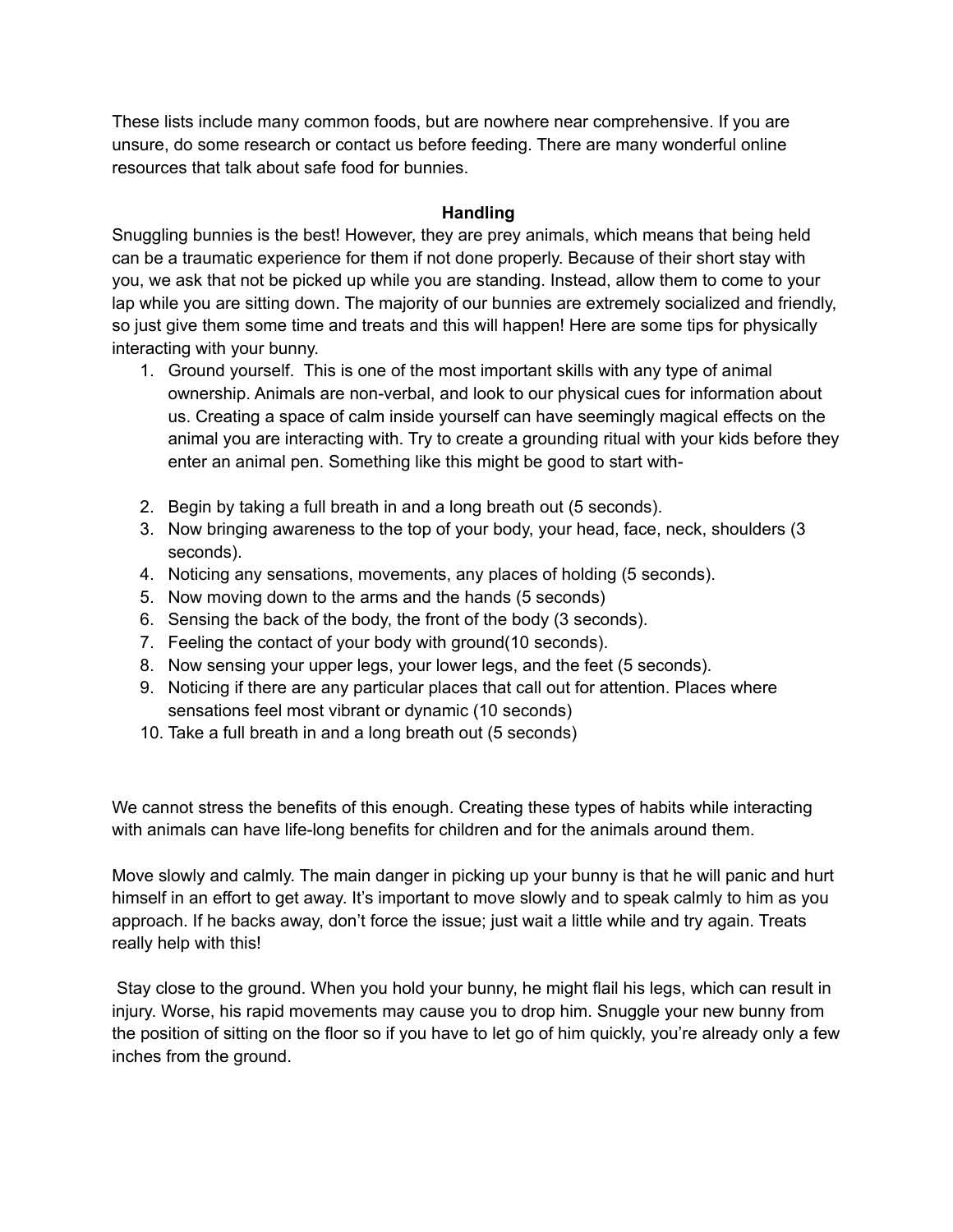Interact often with your bunny! Give your bunny treats to let him know that being handled is something to look forward to and enjoy. Also, consider putting aside some bunny toys to play with only when he is with you.

### **Play**

There are many ways to keep your bunny entertained. Not only does it provide joy for both you and the bunny, it will also help develop your connection and relationship with each other. Here are some ideas!

Bowling bunnies: Stand up a few toilet paper tubes or empty oatmeal cans (stuff them with hay or treats for added interest) and let them knock them down.

Furry bunny thieves: Lay on the floor with an envelope, stick or other small object in your hand and let her steal it, take it back and repeat, sit with an apple slice or other treat in your open palm and let your bunny take it.

Furry destroyers: Fill a shoe box with shredded paper and let her go to town. Give her a newspaper or phone book and let her shred it up. Set up cardboard boxes for them to hide in and chew on

Baseball bunnies: Rabbits that like to toss things will love plastic baby toys (like plastic key sets), knotted jute ropes, small blocks of wood, plastic cat toys with bells, willow balls, or toilet paper tubes

Brainy bunnies: Logic games are great mental stimulation. Hide a treat in a loosely closed fist, hold both fists in front of your rabbit and make him choose the fist with a treat before giving it to him. You can make your own puzzle for your bunny by cutting a couple holes in a toilet paper tube and putting small treats in it (make the holes larger than the treat), tape up the ends and have your rabbit roll it around to get the treats out**.**

**Be patient with your bunny and your bunny will learn to trust you. Remember, if you try to rush things they may end up afraid**.

# **Grooming**

Rabbits can enjoy being brushed and it will help build trust between you. Before you picked up your rabbit, her nails were clipped by us. However, if you end up keeping your bunny for more than a month, they will need to be clipped again. We can clip them for you or help you learn to do this yourself! That is a lot of information, but we know you are going to be a great bunny owner! Don't forget to enjoy your time with your new furry friend!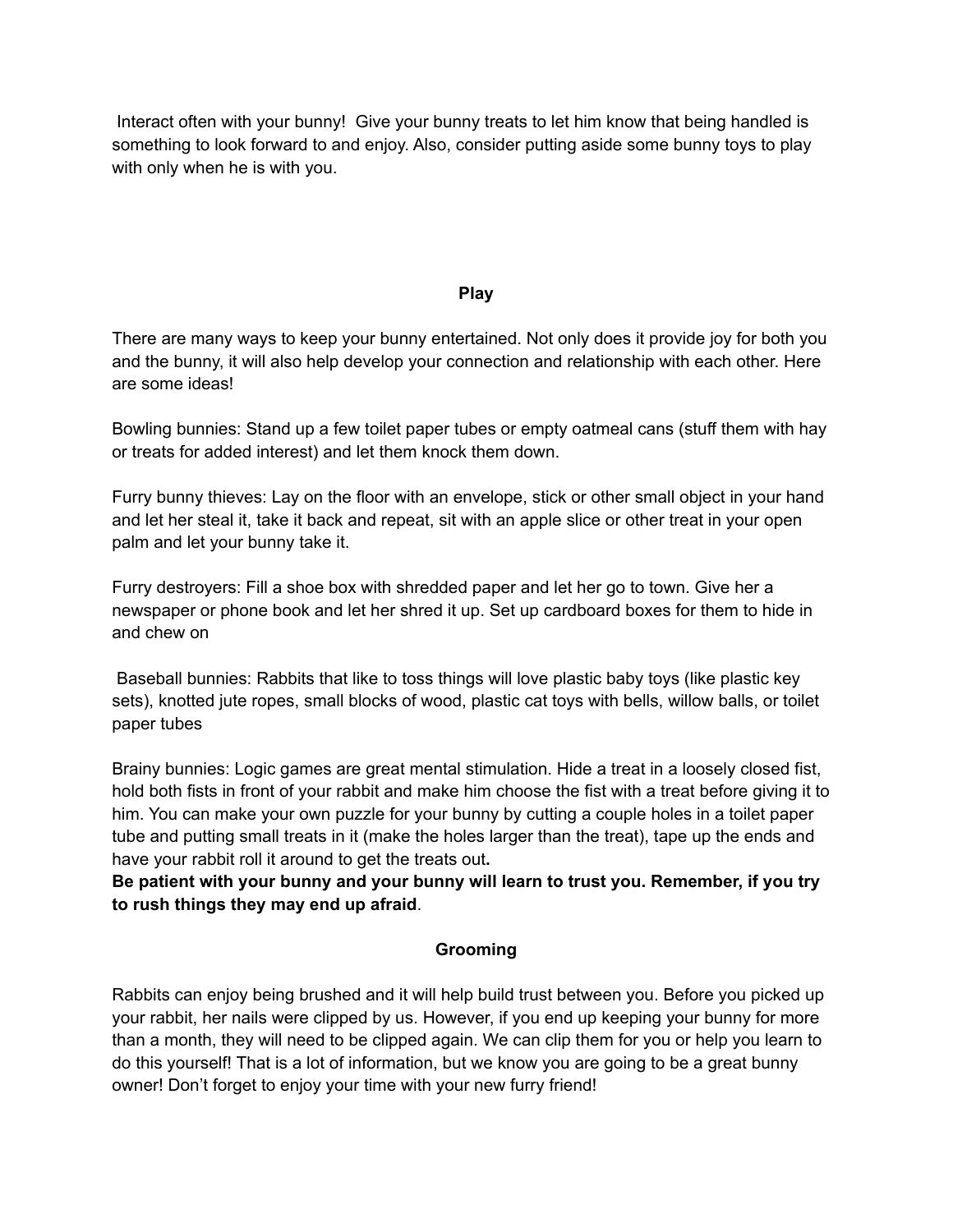#### **Challenges**

Animals can be unpredictable and can leave us with a alot of questions! Here are some answers to some common problems.

## My Bunny Bit Me

It's important to remember that rabbit's are prey animals that will bite when they feel threatened. We continue to try and select rabbits for our program that are friendly and comfortable around people. If your rabbit bites, the first thing to do is examine how you were interacting with it when the bite occurred. Were you reaching into his safe space, such as underneath his house? Were you trying to pick it up off the ground? Did you give it adequate time to adjust to his new surroundings before trying to handle it? Basically, assess if the bite was aggressive or defensive. Animals have so much to teach us in regards to respecting boundaries and putting the needs of others before our own. If you feel that the bite was defensive, adjust your own expectations or interactions with your rabbit. If the behavior continues or feels aggressive, please contact us. Bunnies become very temperamental when they are overly stressed or are struggling with health issues. We may ask that the bunny be returned to the farm so we can assess if it has unmet needs or simply is not a good fit for our program at this time. If your bunny is nibbling you, they are probably just learning that you are a provider of treats and maybe needs to remember their manners! Thumping your hand on the ground is a good way to remind them that the behavior is not acceptable. Rabbits communicate displeasure by thumping their feet, so you can let them know about yours in the same way!

# My rabbit won't interact with me

Give them some time. A move can be a big event for a rabbit. Try setting aside an hour to just sit in the pen with them without attempting contact. If you can let go of your own time expectations, you'll be surprised how quickly they will relax into interacting with you. If your bunny is hiding and seems afraid after a week at your house, please contact us.

#### My rabbit won't eat

This is a huge red flag for any animal. Contact us immediately if an animal is not eating or drinking.

#### My rabbits are fighting

We have chosen bonded pairs to send out together, meaning they have spent significant time together and we have not observed any negative feelings towards each other. If they start fighting, immediately separate them into their own crates and contact us. As adorable as they are, rabbits can do some serious damage to each other if they begin to display physical aggression towards each other. Sometimes, a change of environment can trigger some territorial behaviors. If the behavior is mild, we may just have you observe for a day or two. My rabbit escaped

An ounce of prevention is worth a pound of cure in this capacity. Always double check your fencing and setups and observe for a little while before leaving them unattended. However, even the best systems can fail. We genuinely hope this does not happen, but if it does take a